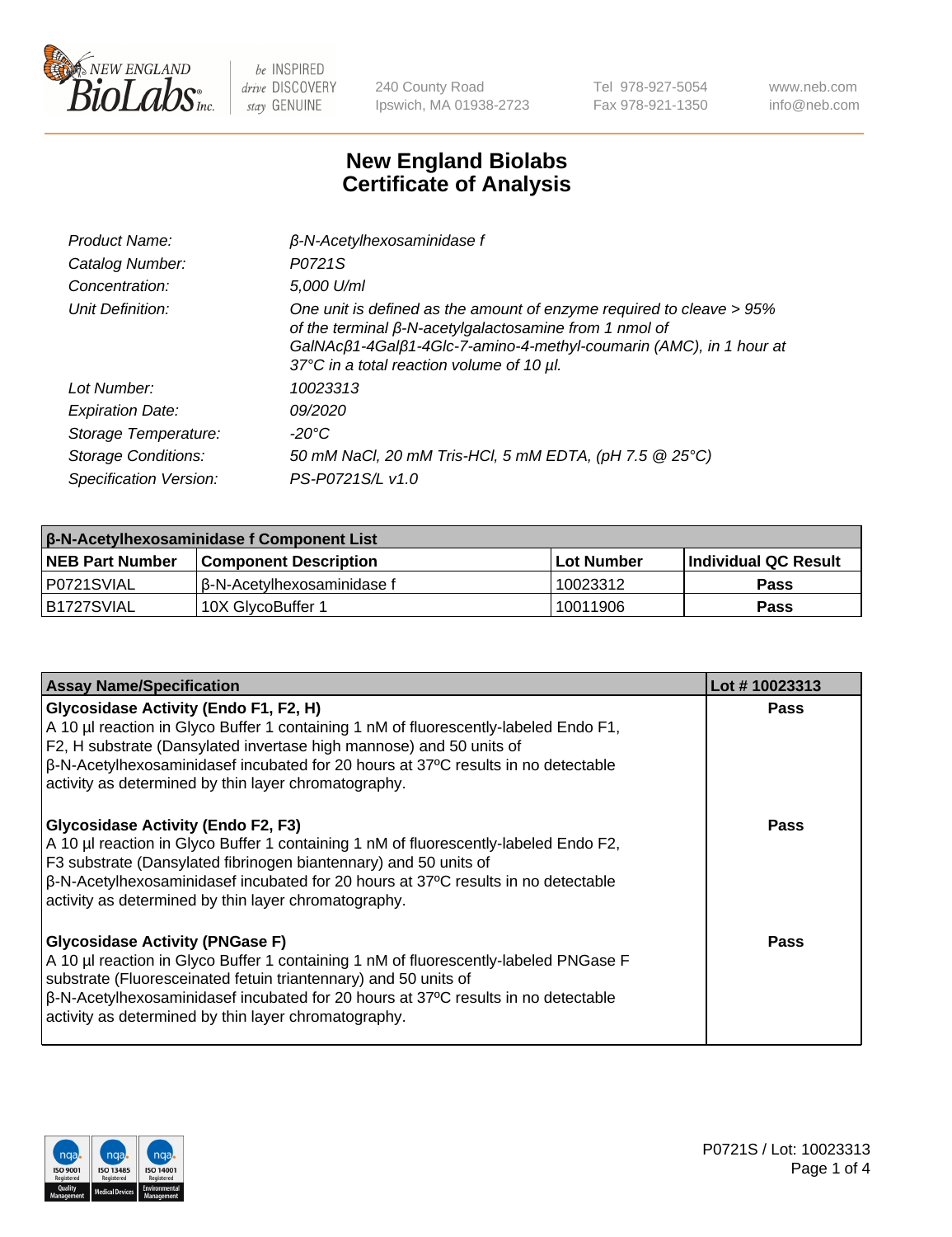

240 County Road Ipswich, MA 01938-2723 Tel 978-927-5054 Fax 978-921-1350 www.neb.com info@neb.com

| <b>Assay Name/Specification</b>                                                                                                                                                                                                                                                                                                                                | Lot #10023313 |
|----------------------------------------------------------------------------------------------------------------------------------------------------------------------------------------------------------------------------------------------------------------------------------------------------------------------------------------------------------------|---------------|
| Glycosidase Activity (α-Glucosidase)<br>A 10 µl reaction in Glyco Buffer 1 containing 1 nM of fluorescently-labeled<br>α-Glucosidase substrate (Glcα1-6Glcα1-4Glc-AMC) and 50 units of<br>β-N-Acetylhexosaminidasef incubated for 20 hours at 37°C results in no detectable<br>activity as determined by thin layer chromatography.                            | Pass          |
| Glycosidase Activity (α-Neuraminidase)<br>A 10 µl reaction in Glyco Buffer 1 containing 1 nM of fluorescently-labeled<br>α-Neuraminidase substrate (Neu5Acα2-3Galβ1-3GlcNAcβ1-3Galβ1-4Glc-AMC) and 50 units<br>of β-N-Acetylhexosaminidasef incubated for 20 hours at 37°C results in no detectable<br>activity as determined by thin layer chromatography.    | <b>Pass</b>   |
| Glycosidase Activity (α1-2 Fucosidase)<br>A 10 µl reaction in Glyco Buffer 1 containing 1 nM of fluorescently-labeled<br>α-Fucosidase substrate (Fucα1-2Galβ1-4Glc-AMC) and 50 units of<br>β-N-Acetylhexosaminidasef incubated for 20 hours at 37°C results in no detectable<br>activity as determined by thin layer chromatography.                           | <b>Pass</b>   |
| Glycosidase Activity (α1-3 Fucosidase)<br>A 10 µl reaction in Glyco Buffer 1 containing 1 nM of fluorescently-labeled<br>α-Fucosidase substrate (Fucα1-3Galβ1-4GlcNAcβ1-3Galβ1-4Glc-AMC) and 50 units of<br>β-N-Acetylhexosaminidasef incubated for 20 hours at 37°C results in no detectable<br>activity as determined by thin layer chromatography.          | Pass          |
| Glycosidase Activity (a1-3 Galactosidase)<br>A 10 µl reaction in Glyco Buffer 1 containing 1 nM of fluorescently-labeled<br>α-Galactosidase substrate (Galα1-3Galβ1-4GlcNAc-AMC) and 50 units of<br>$\beta$ -N-Acetylhexosaminidasef incubated for 20 hours at 37 $\degree$ C results in no detectable<br>activity as determined by thin layer chromatography. | <b>Pass</b>   |
| Glycosidase Activity (α1-3 Mannosidase)<br>A 10 µl reaction in Glyco Buffer 1 containing 1 nM of fluorescently-labeled<br>α-Mannosidase substrate (Manα1-3Manβ1-4GlcNAc-AMC) and 50 units of<br>β-N-Acetylhexosaminidasef incubated for 20 hours at 37°C results in no detectable<br>activity as determined by thin layer chromatography.                      | <b>Pass</b>   |
| Glycosidase Activity (α1-6 Galactosidase)<br>A 10 µl reaction in Glyco Buffer 1 containing 1 nM of fluorescently-labeled<br>α-Galactosidase substrate (Galα1-6Galα1-6Glcα1-2Fru-AMC) and 50 units of<br>β-N-Acetylhexosaminidasef incubated for 20 hours at 37°C results in no detectable<br>activity as determined by thin layer chromatography.              | Pass          |
| Glycosidase Activity (α1-6 Mannosidase)                                                                                                                                                                                                                                                                                                                        | <b>Pass</b>   |

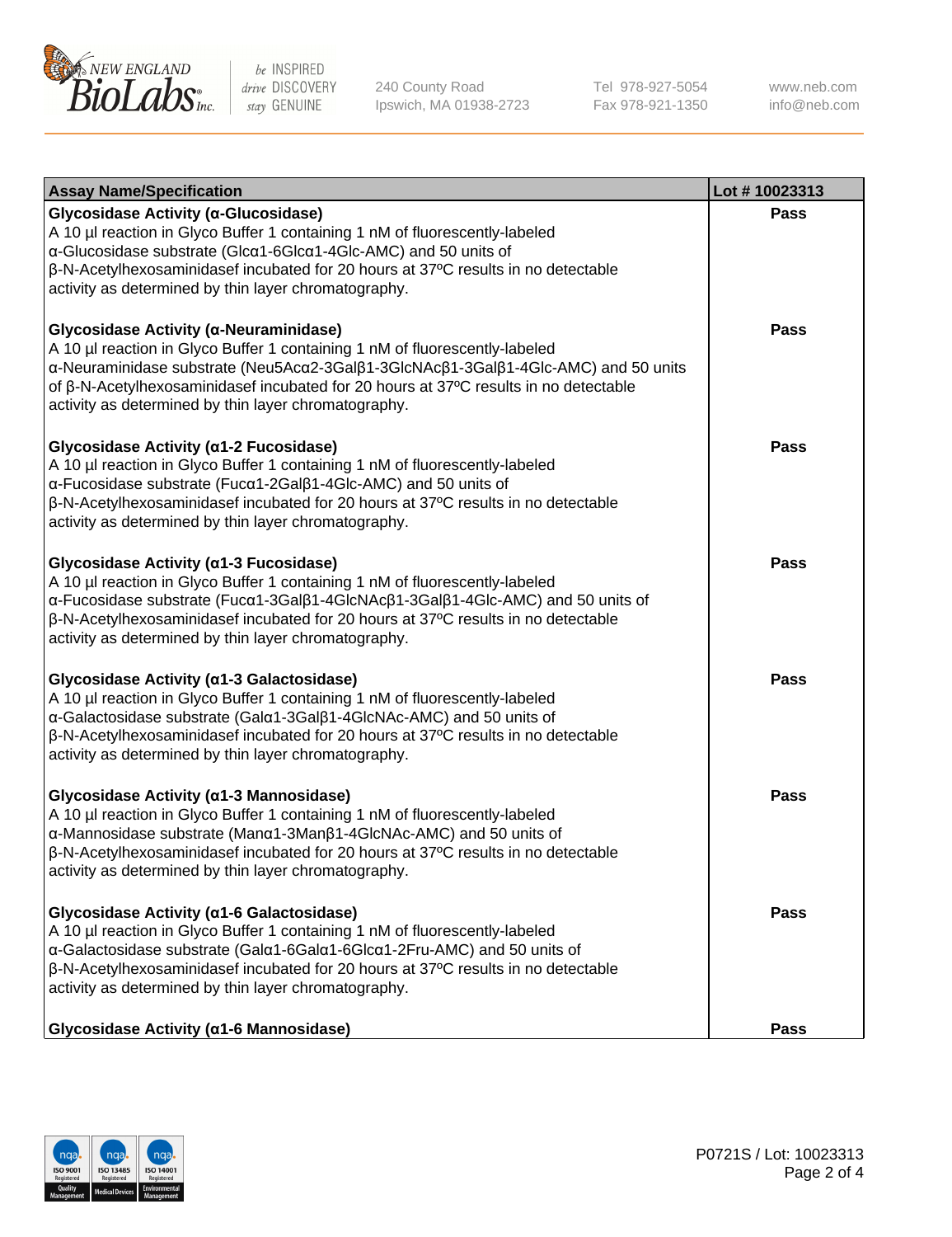

240 County Road Ipswich, MA 01938-2723 Tel 978-927-5054 Fax 978-921-1350 www.neb.com info@neb.com

| <b>Assay Name/Specification</b>                                                                                                                                                                                                                                                                                                                             | Lot #10023313 |
|-------------------------------------------------------------------------------------------------------------------------------------------------------------------------------------------------------------------------------------------------------------------------------------------------------------------------------------------------------------|---------------|
| A 10 µl reaction in Glyco Buffer 1 containing 1 nM of fluorescently-labeled<br>α-Mannosidase substrate (Manα1-6Manα1-6(Manα1-3)Man-AMC) and 50 units of<br>β-N-Acetylhexosaminidasef incubated for 20 hours at 37°C results in no detectable<br>activity as determined by thin layer chromatography.                                                        |               |
| Glycosidase Activity (β-Mannosidase)<br>A 10 µl reaction in Glyco Buffer 1 containing 1 nM of fluorescently-labeled<br>β-Mannosidase substrate (Manβ1-4Manβ1-4Man-AMC) and 50 units of<br>β-N-Acetylhexosaminidasef incubated for 20 hours at 37°C results in no detectable<br>activity as determined by thin layer chromatography.                         | <b>Pass</b>   |
| Glycosidase Activity (β-Xylosidase)<br>A 10 µl reaction in Glyco Buffer 1 containing 1 nM of fluorescently-labeled<br>β-Xylosidase substrate (Xylβ1-4Xylβ1-4Xylβ1-4Xyl-AMC) and 50 units of<br>β-N-Acetylhexosaminidasef incubated for 20 hours at 37°C results in no detectable<br>activity as determined by thin layer chromatography.                    | <b>Pass</b>   |
| Glycosidase Activity (β1-3 Galactosidase)<br>A 10 µl reaction in Glyco Buffer 1 containing 1 nM of fluorescently-labeled<br>β-Galactosidase substrate (Galβ1-3GlcNAcβ1-4Galβ1-4Glc-AMC) and 50 units of<br>β-N-Acetylhexosaminidasef incubated for 20 hours at 37°C results in no detectable<br>activity as determined by thin layer chromatography.        | <b>Pass</b>   |
| Glycosidase Activity (β1-4 Galactosidase)<br>A 10 µl reaction in Glyco Buffer 1 containing 1 nM of fluorescently-labeled<br>β-Galactosidase substrate (Galβ1-4GlcNAcβ1-3Galβ1-4Glc-AMC) and 50 units of<br>β-N-Acetylhexosaminidasef incubated for 20 hours at 37°C results in no detectable<br>activity as determined by thin layer chromatography.        | <b>Pass</b>   |
| <b>Protease Activity (SDS-PAGE)</b><br>A 20 µl reaction in 1X Glyco Buffer 1 containing 24 µg of a standard mixture of<br>proteins and a minimum of 50 units of $\beta$ -N-Acetylhexosaminidasef incubated for 20<br>hours at 37°C, results in no detectable degradation of the protein mixture as<br>determined by SDS-PAGE with Coomassie Blue detection. | Pass          |
| <b>Protein Purity Assay (SDS-PAGE)</b><br>$\beta$ -N-Acetylhexosaminidasef is $\geq$ 95% pure as determined by SDS-PAGE analysis using<br>Coomassie Blue detection.                                                                                                                                                                                         | <b>Pass</b>   |

This product has been tested and shown to be in compliance with all specifications.